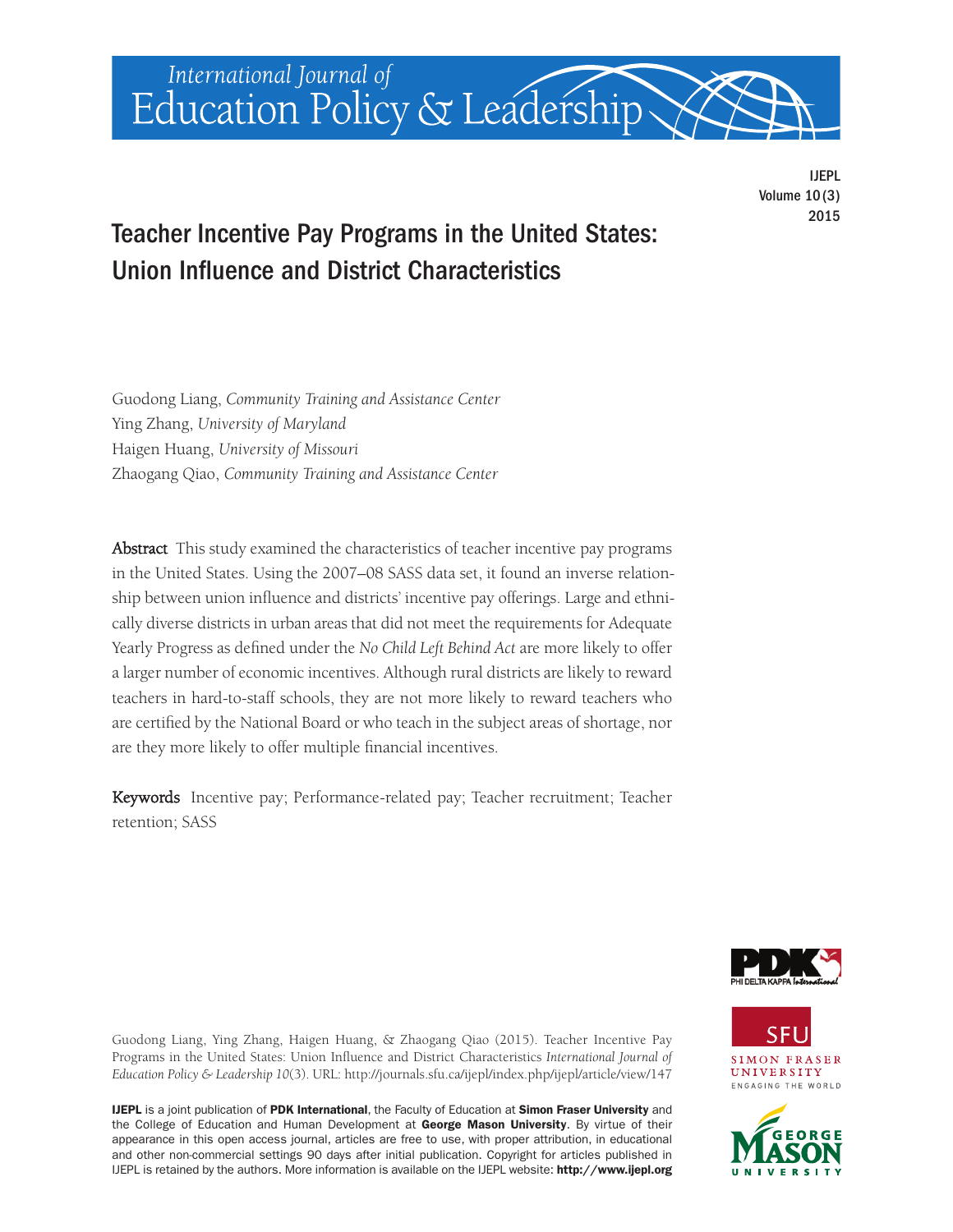*Teacher Incentive Pay Programs*

Reforming teacher compensation with incentive pay programs has been a frequently discussed education policy for the recruitment and retention of highly qualified teachers (Johnson & Papay, 2009; Liang, 2013a; Podgursky & Springer, 2007). In 2006, Congress appropriated \$99 million for the Teacher Incentive Fund*.* The program aimed at reforming teacher and principal compensation systems to enhance student achievement and improve the distribution of effective teachers. The appropriation soared to \$400 million in 2010 and remained as high as \$399 million in 2011 and \$299 million in 2012. Under the *American Recovery and Reinvestment Act* of 2009, the federal government issued the \$4.35 billion Race to the Top Fund. This competitive grant program encouraged states to provide additional pay to recruit and retain highly effective teachers and principals, especially where they were needed most.

State policy makers have been promoting teacher incentive pay programs as well. By the 2009–2010 academic year, states had enacted policies of providing financial incentives to attract teachers in math (15 states), science (15 states), and special education (14 states). There were similar state policies for teachers teaching in schools that were hard to staff due to high poverty levels (13 states), low performance (13 states), or geographic isolation (3 states). In addition, 31 states rewarded teachers for earning certification from the National Board of Professional Teaching Standards (NBPTS, or National Board), and 10 states rewarded them for raising student achievement (Education Week, 2011).

In spite of national interest, our knowledge base about the implementation of these programs is still limited (Liang, 2013a; Loeb, Miller, & Strunk, 2009; Podgursky & Springer, 2007). There is little empirical work with nationally representative data that examines the influence of teachers' unions on districts' incentive pay programs. In addition, we do not know much about the district characteristics associated with the use of financial incentives for teachers within the context of accountability and standards-based reforms. Understanding the influence of teachers' unions and district characteristics constitute important implementation data for stateand federal-level policy makers considering the direction of incentive pay policies. It is also important to examine whether disadvantaged districts are more likely to utilize these programs to enhance their capacity for human resource management and improving student learning.

To fill the knowledge gap, this study used the nationally representative 2007– 08 Schools and Staffing Survey (SASS) dataset to examine the influence of teachers' unions on financial incentives offered by districts and the relationship between district characteristics and districts' use of these programs. Specifically, it addressed the following research questions:

- 1. How did school districts in the United States use incentive pay programs to recruit and retain teachers in 2007–08?
- 2. How did the use of incentive pay programs differ according to the influence of teacher unions?
- 3. What were the characteristics of the districts that offered incentive pay programs?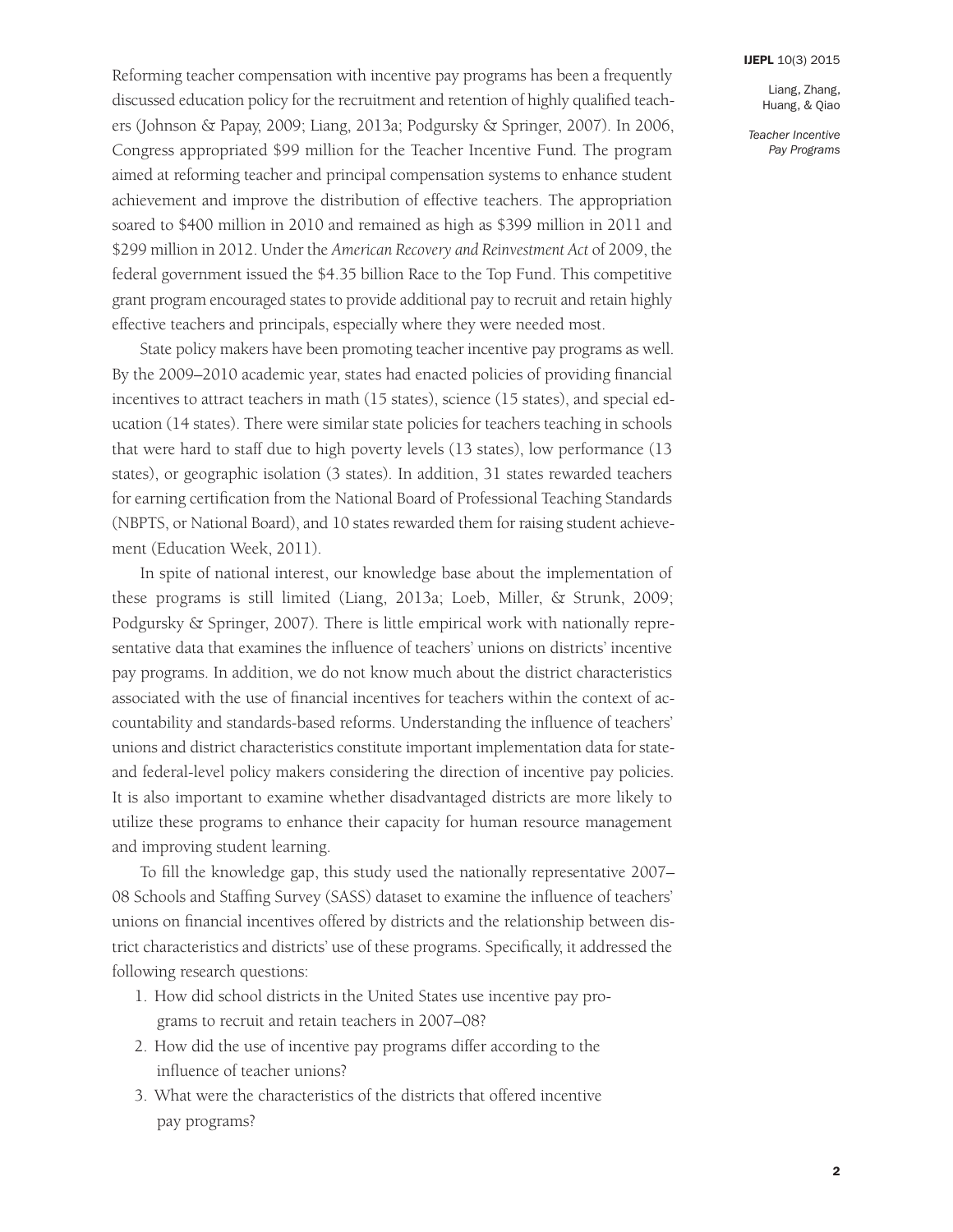#### Literature review

#### *Theoretical framework*

This study used the principal–agent theory as the overarching conceptual framework. According to this theory, a principal–agent relationship exists when the principal contracts the agent to perform services and provide goods. The objective of the principal is always to maximize the principal's own payoff. A key assumption in this theory is that various information asymmetries exist between the principal and the agent. In the public education system, a school district employs teachers to teach and pays them for their teaching efforts. However, the teachers have more information on their teaching efforts and effectiveness in improving student achievement than the district does. The key task for the district, therefore, is to design an incentive pay scheme that will induce the teachers to perform in a way that is aligned with the district's goals and to produce the desired outputs at the lowest cost to the district (Dixit, 2002; Levacic, 2009).

To maximize its own welfare, according to the principal–agent theory, a district will only choose to offer a certain type of incentive pay when the benefits exceed the administrative and political costs of the program. The greater the influence and opposition of teachers' unions in the district, the higher the political costs for program implementation and the less likely the district is to offer the program. Conversely, greater influence and support from the teachers' unions lowers the political costs and makes the district more likely to offer the program. In addition, districts are more likely to offer incentive pay programs that meet their educational goals and needs best. Therefore, if a district has high rates of teacher attrition in some subject areas (e.g., mathematics), the district should be more interested in offering targeted financial incentives to mathematics teachers.

## Types of teacher incentive pay programs

District policy makers might choose to implement different types of incentive pay programs. Some of the commonly offered programs are aimed at teachers (a) who teach in subject areas of shortage (e.g., mathematics), (b) who teach in hard-to-staff schools (e.g., geographically isolated schools), (c) who improve their knowledge and/or skills (e.g., National Board certification), or (d) who perform exceptionally well (Springer, 2009).

The first two types of programs respond to market demands. Many schools and districts find it challenging to recruit and retain teachers, especially in mathematics, science, and special education (Podgursky, 2009). Because compensation is a major factor affecting a teacher's career decision of both entering the teaching field and staying in the profession, one way to address the problem is to provide targeted pay incentives. The additional earning opportunities may help with teacher recruitment and retention and with the inequitable distribution of highly qualified teachers among school districts.

Alternatively, districts may choose to offer knowledge- and skill-based pay and to reward teachers for developing their knowledge and skills (Odden & Kelley, 2002; Springer, 2009). An example is rewarding teachers with additional pay for earning

Liang, Zhang, Huang, & Qiao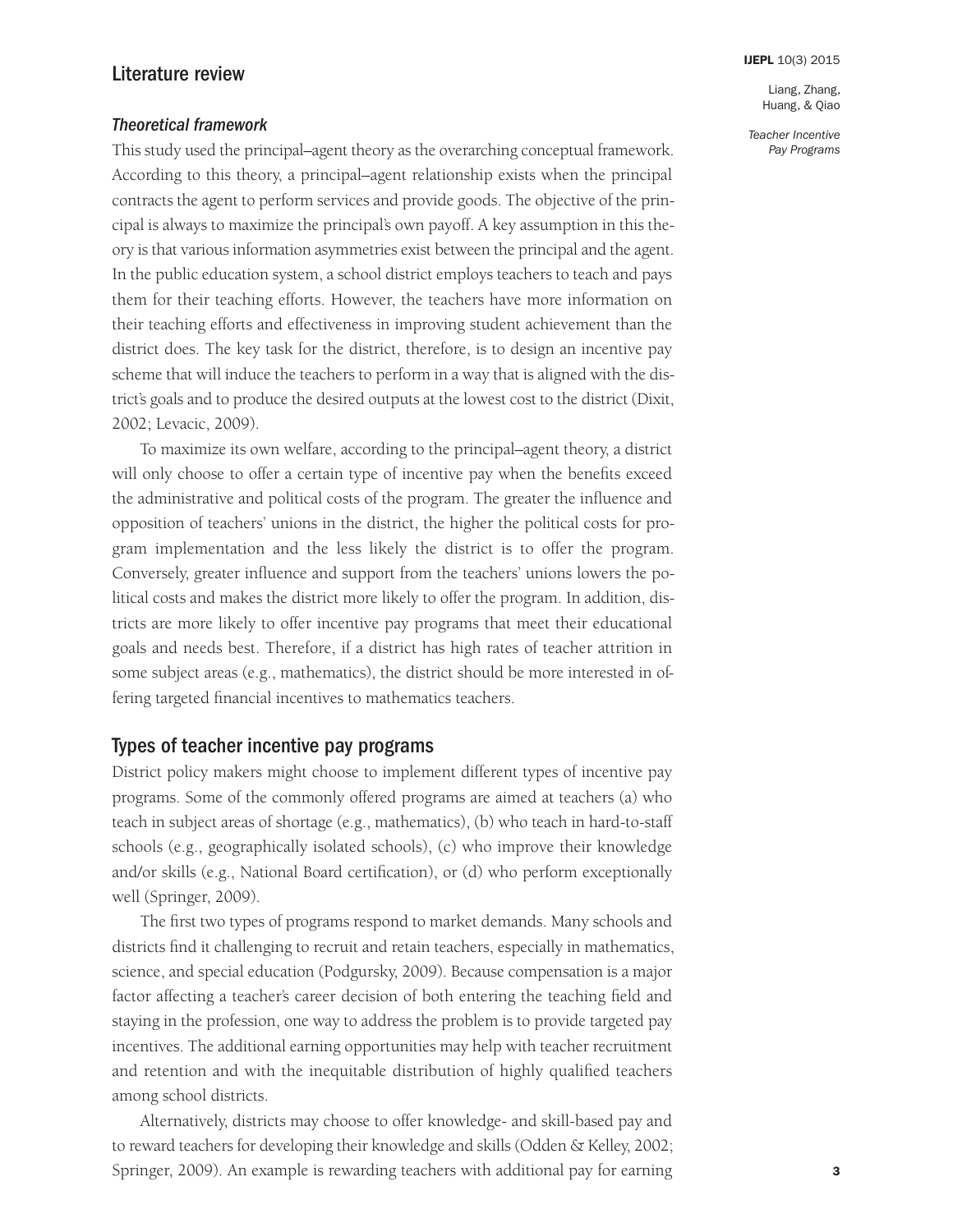National Board certification. A growing body of empirical studies have shown that a teacher's certification by the National Board was positively associated with higher student achievement (Cavalluzzo, 2004; Clotfelter, Ladd, & Vigdor, 2007; Goldhaber & Anthony, 2007; Vandervoort, Amrein-Beardsley, & Berliner, 2004).

The fourth program rewards teachers for outstanding results in performance evaluation. Within current national policy contexts, this is perhaps the most controversial as well as the most broadly studied type of incentive pay program. There exists a growing body of empirical studies on its use in the United States (e.g., Liang & Akiba, 2011), and its impact on teacher practice (Liang, 2013b; Liang & Akiba, 2013) and student achievement (e.g., Eberts, Hollenbeck, & Stone, 2002; Figlio & Kenny, 2007; Winters, Ritter, Greene, & March, 2009). A recent review (Liang, 2013a) showed promising, but not conclusive, impacts of these performance-related pay programs on improving teacher practice and student learning.

To our knowledge, only a few empirical studies have examined districts' use of incentive pay programs for teachers. Balter and Duncombe (2008) found that to recruit new teachers, 15.6 percent of districts in New York in 2004 offered additional compensation for teachers certified by the National Board, but only 7.3 percent did so for teachers teaching in hard-to-staff fields, and 0.4 percent did so for teachers teaching in hard-to-staff schools. A study in California (Strunk & Zeehandelaar, 2011) showed that in 2008–09, 21.7 percent of districts offered incentive pay for teachers certified by the National Board, while only 1.1 percent did so for math teachers, 1.0 percent for science teachers, and 0.4 percent for teachers teaching in disadvantaged schools.

## Teachers' unions and teachers' incentive pay programs

Teachers' unions have played a crucial role in education, and their positions have often been a deciding factor in the implementation of many educational initiatives and policies. The National Education Association (NEA) supported providing extra compensation for teachers to teach in hard-to-staff schools or to earn National Board certification but opposed tying pay to student test scores or subject areas of teaching. The American Federation of Teachers (AFT) supported giving additional compensation to teachers earning National Board certification, working in challenging schools, and assuming extra duties. Unlike the NEA, the AFT supported providing extra compensation for teachers in the subject areas of shortage (Koppich, 2010).

Historically, teachers' unions' opposition to linking teacher compensation to student achievement has led to the failure of many performance-related pay (PRP) programs (Darling-Hammond & Berry, 1988; Hatry, Greiner, & Ashford, 1994; Murnane & Cohen, 1986). Recent empirical studies have also consistently identified an inverse relationship between union influence and the probability of districts' offering of PRP programs (Ballou, 2001; Goldhaber, DeArmond, Player, & Choi, 2008; Liang & Akiba, 2011). For example, Liang and Akiba (2011) found that relative to districts having collective bargaining agreements, the probability of offering PRP was 19.8 percentage points higher for districts with meet-and-confer plans, and 35.4 points higher for districts with no bargaining agreements. West and Mykerezi (2011) examined the impact of collective bargaining on multiple dimensions of teacher com-

Liang, Zhang, Huang, & Qiao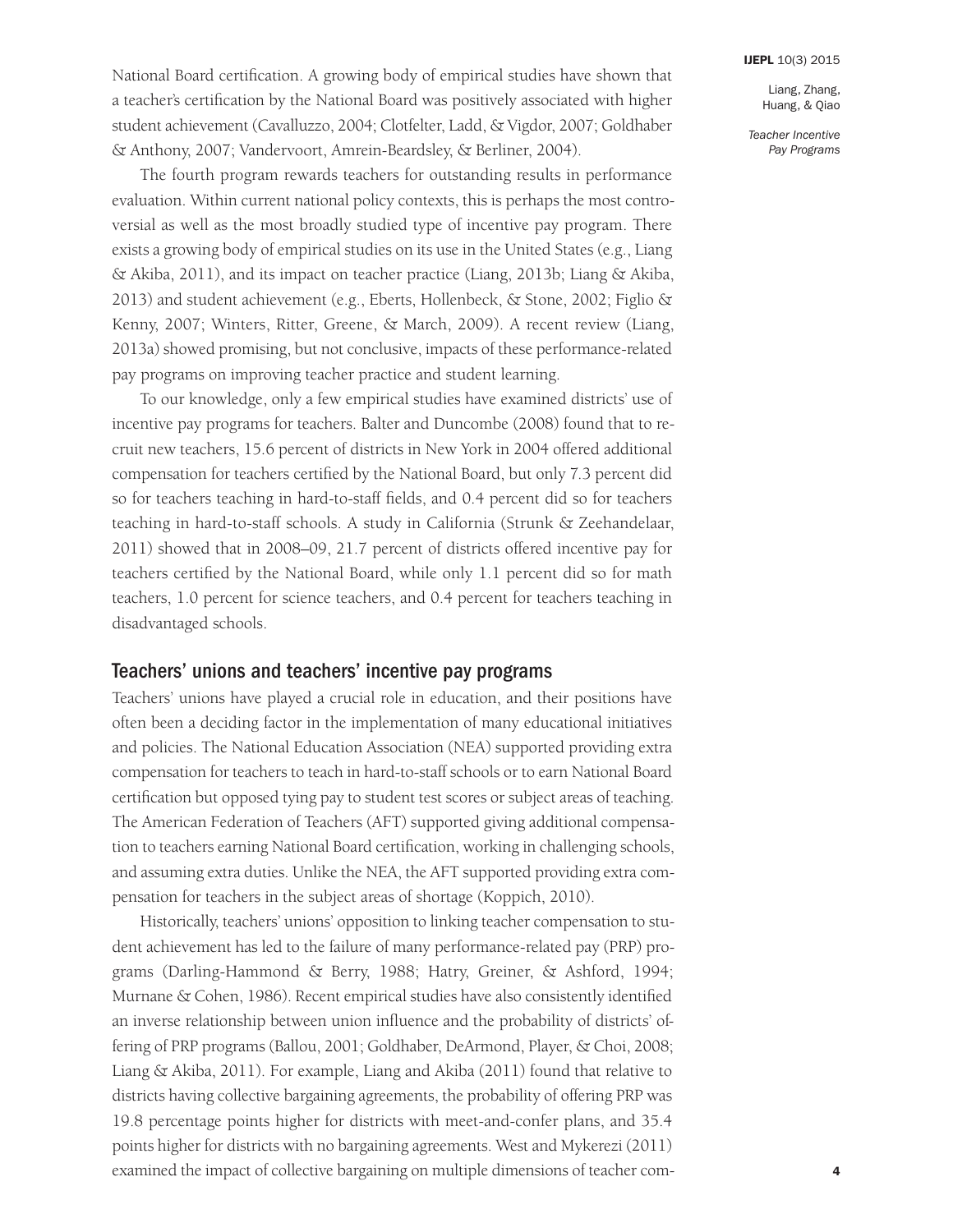*Teacher Incentive Pay Programs*

pensation, including the use of different incentive pay schemes. They found that teachers' unions tended to support incentive pay programs that were based on additional qualifications or duties, but tended to discourage programs that directly rewarded teachers for improved student test scores.

#### District characteristics and teacher incentive pay programs

Studies on teacher mobility have consistently shown that teachers in the subject areas of shortage were more likely to leave the profession than were teachers specialized in other subjects (Henke, Zahn, & Carroll, 2001; Ingersoll, 2001; Kirby, Berends, & Naftel, 1999; Podgursky, Monroe, & Watson, 2004). In addition, teacher attrition rates were higher in districts with higher student enrollment (Mont & Rees, 1996; Murnane & Olsen, 1989, 1990) and higher proportions of ethnically diverse students (Carroll, Reichardt, Guarino, & Mejia, 2000; Hanushek, Kain, & Rivkin, 2004; Mont & Rees, 1996). Compared with suburban districts, attrition rates were higher in urban and rural districts (Kirby, Berends, & Naftel, 1999; Monk, 2007). Therefore, large and ethnically diverse districts in urban and rural areas were in greater need of highly qualified teachers. One would expect them to be more willing to use financial incentives as a policy lever to combat the uneven distribution of highly qualified teachers.

On the other hand, implementing and sustaining these programs often requires substantial and continuous financial investment. Within the current context of budget cuts and financial constraints, these high-need districts, particularly small rural districts, may lack the financial capacity for program implementation and sustention.

The existing literature on financial incentives for teachers focuses on state level policies and initiatives (Clotfelter, Glennie, Ladd, & Vigdor, 2008; Fowler, 2003; Loeb, Miller, & Strunk, 2009; Steele, Murnane, & Willett, 2010), and particularly on the PRP programs (Belfield & Heywood, 2008; Goldhaber et al., 2008; Liang & Akiba, 2011). Few studies are available that use nationally representative data to explore the implementation of incentive pay programs across the country.

Using survey data on 494 school district superintendents in New York State in 2004, Balter and Duncombe (2008) examined the use of financial incentives to recruit new teachers. They found that larger school districts were more likely to offer financial incentives, particularly for National Board–certified teachers. High-need rural districts, however, were less likely to do so. In addition, their study suggested that districts using only a limited set of recruitment practices hired less qualified teachers.

Using California data, Strunk and Zeehandelaar (2011) found that districts with more Hispanic students were more likely to offer incentives either for bilingual/ESL teachers and teachers of special education, but less likely to reward teachers for National Board certification. Rural districts were significantly less likely than suburban districts to offer an incentive for certification by the National Board for Professional Teaching Standards (NBPTS), and larger school districts more likely to offer a bundle of incentive pay programs.

Because in California it is mandatory that districts negotiate with teachers' unions on teacher compensation policies, Strunk and Zeehandelaar (2011) did not factor the influence of teachers' unions into their study. In addition, districts in California had much higher percentages of Hispanic students: the average proportion of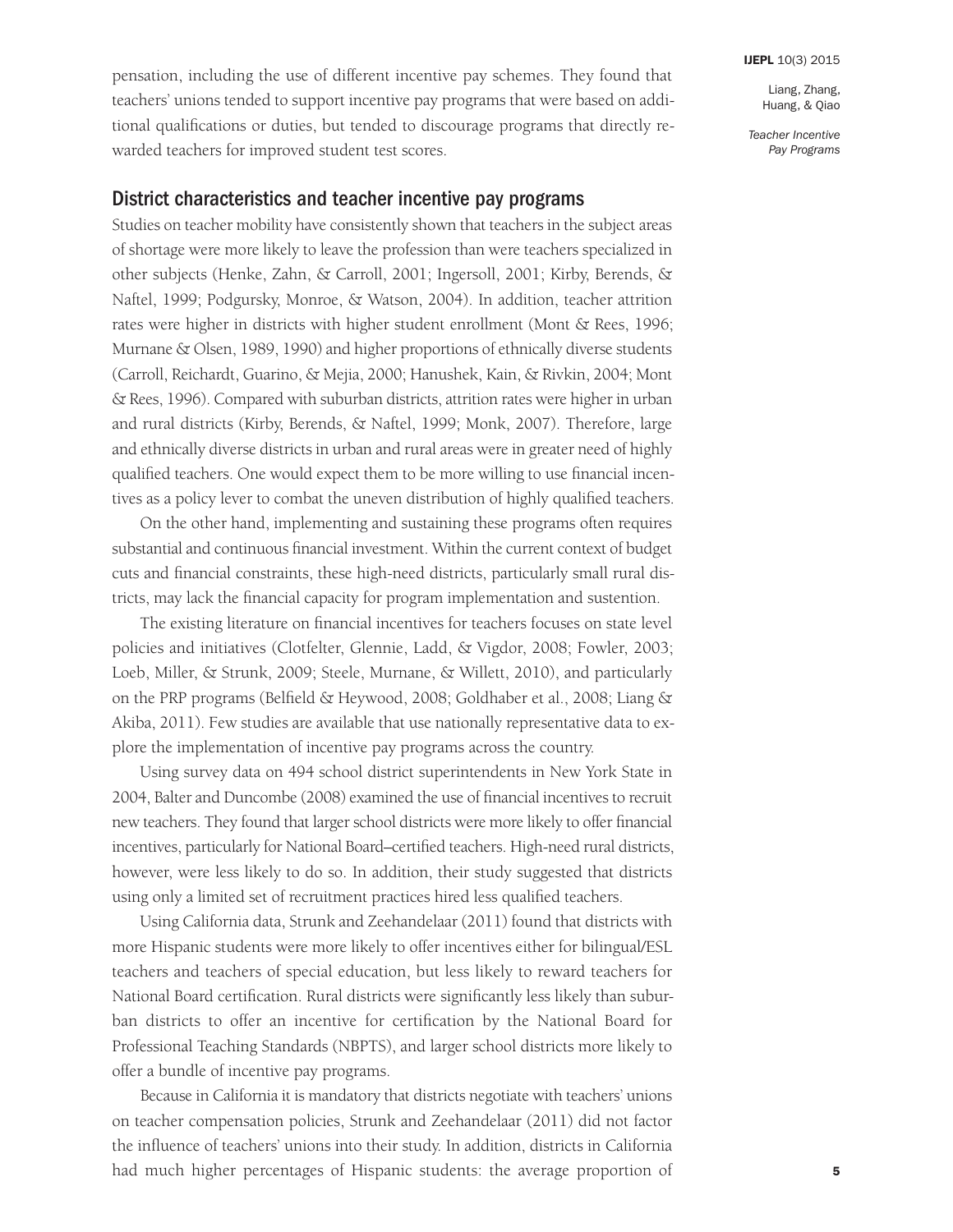*Teacher Incentive Pay Programs*

Hispanic students in each district was 43 percent, and over one fifth of districts had a Hispanic population over 70 percent. During the same period, the national average of Hispanic students was 13 percent; in only seven states (NM, CA, TX, AZ, NV, CO, and FL) were more than one out of four students Hispanic (Snyder & Dillow, 2011). Furthermore, similar to Balter and Duncombe (2008), Strunk and Zeehandelaar's (2011) study focused on one state only. It is therefore important to examine the use of financial incentives for teachers in other states with different local contexts and policy characteristics.

Our study used nationally representative SASS data to examine the implementation of different types of teacher incentive pay programs in the United States. In applying the principal–agent model, we developed two hypotheses:

- 1. Districts are more likely to offer teacher incentive pay programs when there is less union influence in the district.
- 2. Large and ethnically diverse districts in rural and urban areas are more likely to offer a larger number of teacher incentive pay programs than other districts.

## Method

#### *Data*

This study used the district survey data from the 2007–08 Schools and Staffing Survey (SASS). The SASS produced the largest and most nationally representative datasets on elementary and secondary schools, districts, and teachers in the United States. The district survey in the SASS contains rich information on district characteristics and policies, such as student enrollment, staffing patterns, teacher recruitment and retention practices, and salary schedules.

The SASS used a complex and stratified probability sample design to acquire sufficient data for estimates. The 2007–08 SASS sample was a school-based stratified probability-proportionate-to-size sample. All schools except those funded by the Bureau of Indian Education were sampled using multiple stratification factors, including grade range and school type. The districts associated with the sampled public schools were selected as the district sample. However, all districts in Delaware, Florida, Maryland, Nevada, and West Virginia were included in the sample to improve the reliability of SASS school district estimates. The data were collected by the Census Bureau via mailed questionnaires with telephone and field follow-up. The response rate was as high as 87.8 percent (Aritomi, Coopersmith, & Gruber, 2009).

### Variables

#### *Teacher incentive pay programs*

In the questionnaire, district officials were asked, "Does this district currently use any pay incentives such as cash bonuses, salary increases, or different steps on the salary schedule?" to (a) reward teachers who have attained NBPTS certification, (b) reward excellence in teaching, (c) recruit or retain teachers to teach in a less desirable location, or (d) recruit or retain teachers to teach in fields of shortage. Four dummy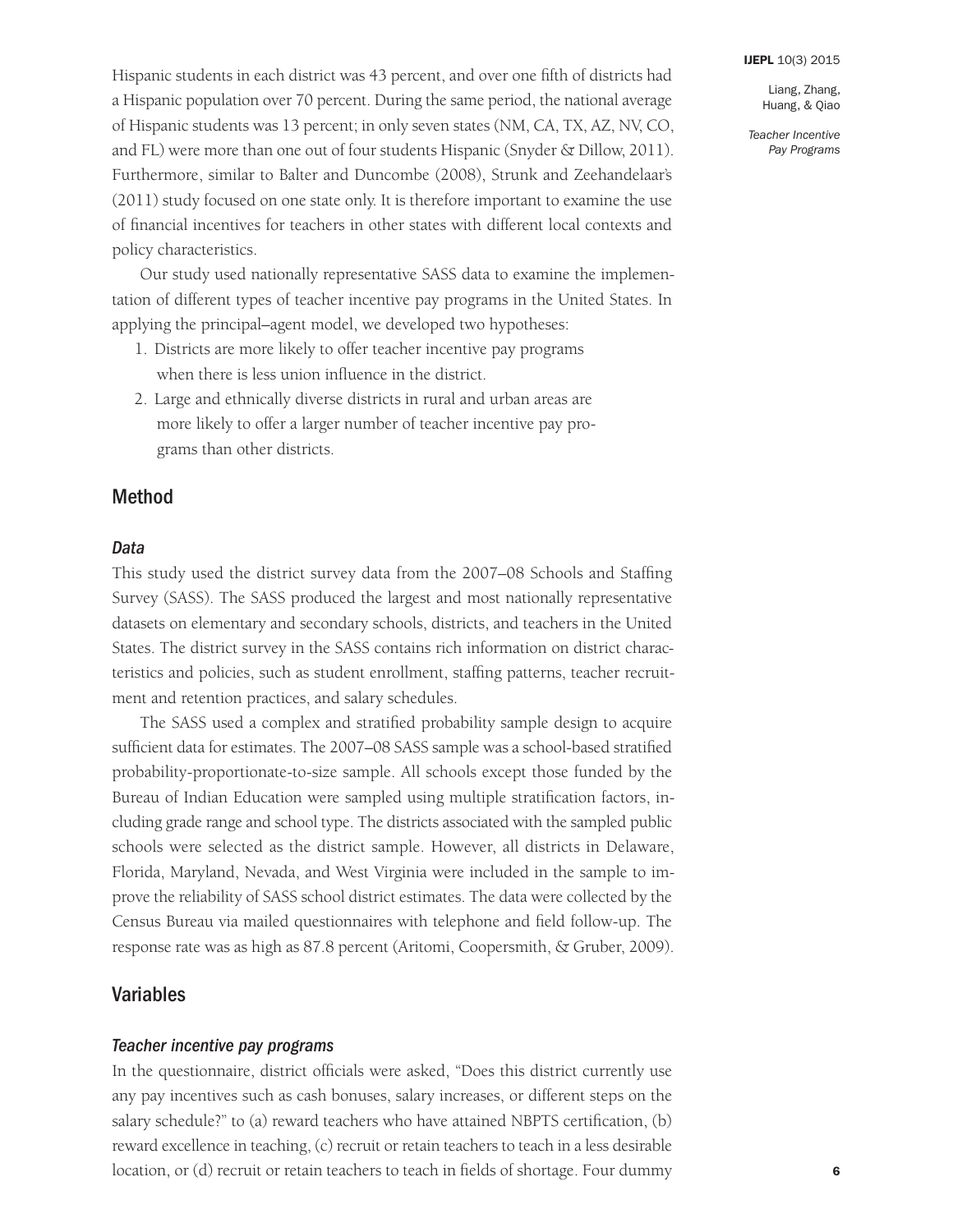*Teacher Incentive Pay Programs*

variables were created for each type of incentive pay program by recoding the official's responses as either 1 or 0, where  $1 =$  district offering the particular type of teacher incentive pay program, and 0 = otherwise. Another dummy variable was created based on the sum of the district officials' answers to the four questions, with  $1 =$  district offering two or more incentive pay programs, and  $0 =$  otherwise. Appendix A provides the list of all the variables and their coding schemes.

#### *Influence of teachers' unions*

District officials were asked, "Does this district have an agreement with a teachers' association or union for the purpose of meet-and-confer discussions or collective bargaining?" with possible responses being, "Yes, meet-and-confer," "Yes, collective bargaining," and "No." Two dummy variables were created for districts with meetand-confer discussions and districts with no bargaining agreements. Districts with collective bargaining agreements with teachers' unions were used as the reference group. These classifications have been commonly used to measure the influence of teachers' unions in districts (e.g., Liang & Akiba, 2011). They were important in addressing the first research question of this study.

#### *District characteristics*

The variables for district characteristics included (a) poverty level, as measured by the percentage of students approved for free or reduced-priced lunch; (b) ethnic diversity level, as measured by the percentages of ethnic minority students; (c) district size, as measured by K-12 enrollment; (d) location, as measured by two dummy variables for rural districts and urban districts, with suburban districts as the reference group; (e) Adequate Yearly Progress (AYP) status as defined under NCLB, coded as 1 (the district made AYP at the end of the last school year) and 0 (otherwise); and (f) the normal yearly base salary for a teacher with a Master's degree and no teaching experience on the salary schedule. Appendix B presents the descriptive statistics of the variables in the study.

#### Analysis

The SASS utilized a complex sampling methodology including stratifying the school sample, oversampling new teachers, and sampling with unequal probabilities. Therefore, weights should be used to adjust for differential sampling probabilities and for differential non-responses. Direct estimations of sampling errors that assume a simple random sample would underestimate the variability in the estimates. The preferred method of calculating the standard errors to reflect these sampling design characteristics was to use replication with the balanced repeated replicate weights. This method constructed replicates from the full sample and computed the statistics of interest for each replicate. The mean square error of the replicate estimates provided an estimate of the variance of the statistic for the full sample (Aritomi, Coopersmith, & Gruber, 2009).

Given the complex sampling methods and variance estimation procedures in SASS, this study used AM statistical software (version 0.06.03 Beta) developed by the American Institutes for Research and applied the balanced repeated replication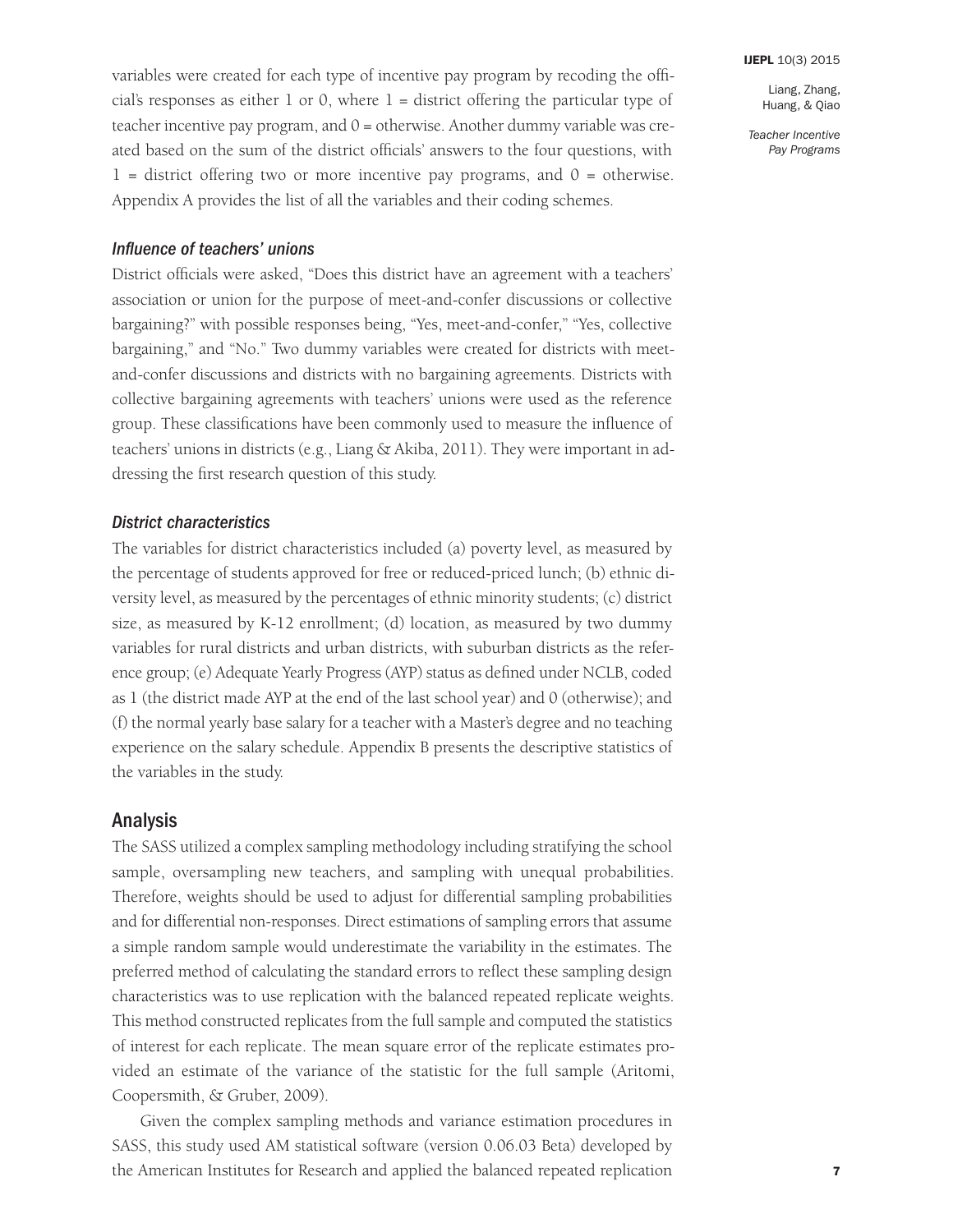methods with the 88 replicate weights in the district data file for the replication procedures. The final weighting variable was linearly transformed to reflect the actual sample size. Missing and extreme values were replaced with the series means.

To answer the first research question, descriptive statistics were calculated and reported. To address the second and third questions, a series of binary logistic regressions were conducted to examine the relationship between district characteristics and districts' probability of offering each type of incentive pay programs. The models took the following basic form:

 $\ln[p/(1-p)] = \beta_0 + \beta_1$ *MeetConfer+* $\beta_2$ *NoBargaining+* $\beta_3$ *Poverty+* $\beta_4$ *Minority+* $\beta_5$ *Enroll*  $+\beta_6$ *Rural+* $\beta_7$ *Urban+* $\beta_8$ *AYP+* $\beta_9$ *Salary+* $\varepsilon$ 

In this form, *p* was the probability that a district would offer a specific type of incentive pay program. The coefficients  $\beta1$  through  $\beta9$  represented the associations between each district characteristic and the dependent variable, and  $\varepsilon$  was the random error term.

## **Results**

#### *Union influence and districts' offering of incentive pay programs*

As shown in Table 1, during the 2007–08 academic year, 24.5 percent of districts in the United States used financial incentives to recruit, retain, and reward teachers for National Board certification, 10.2 percent for excellence in teaching, 15.4 percent for teaching in subject areas of shortage, and 5.7 percent for teaching in challenging schools. About two fifths offered at least one incentive pay program, and 12.0 percent offered two or more at a time.

#### Table 1. Incentive pay programs offered by districts in the United States: 2007–08 (*N* = 4,601)

| Incentive Pay Programs          | Percentage |
|---------------------------------|------------|
| National Board certification    | 24.5%      |
| Performance-related pay         | 10.2%      |
| Subject areas of shortage       | 15.4%      |
| Hard-to-staff schools           | 5.7%       |
| One or more programs            | 39.0%      |
| Multiple incentive pay programs | 12 O%      |

## Union influence and districts' offerings of incentive pay programs

Figure 1 presents the percentages of districts that offered different types of incentive pay programs, categorized by the influence of teachers' unions in the district. The upper line represents the districts with no bargaining agreements, the middle line those with meet-and-confer discussions, and the bottom line those with collective bargaining agreements.

Huang, & Qiao *Teacher Incentive Pay Programs*

Liang, Zhang,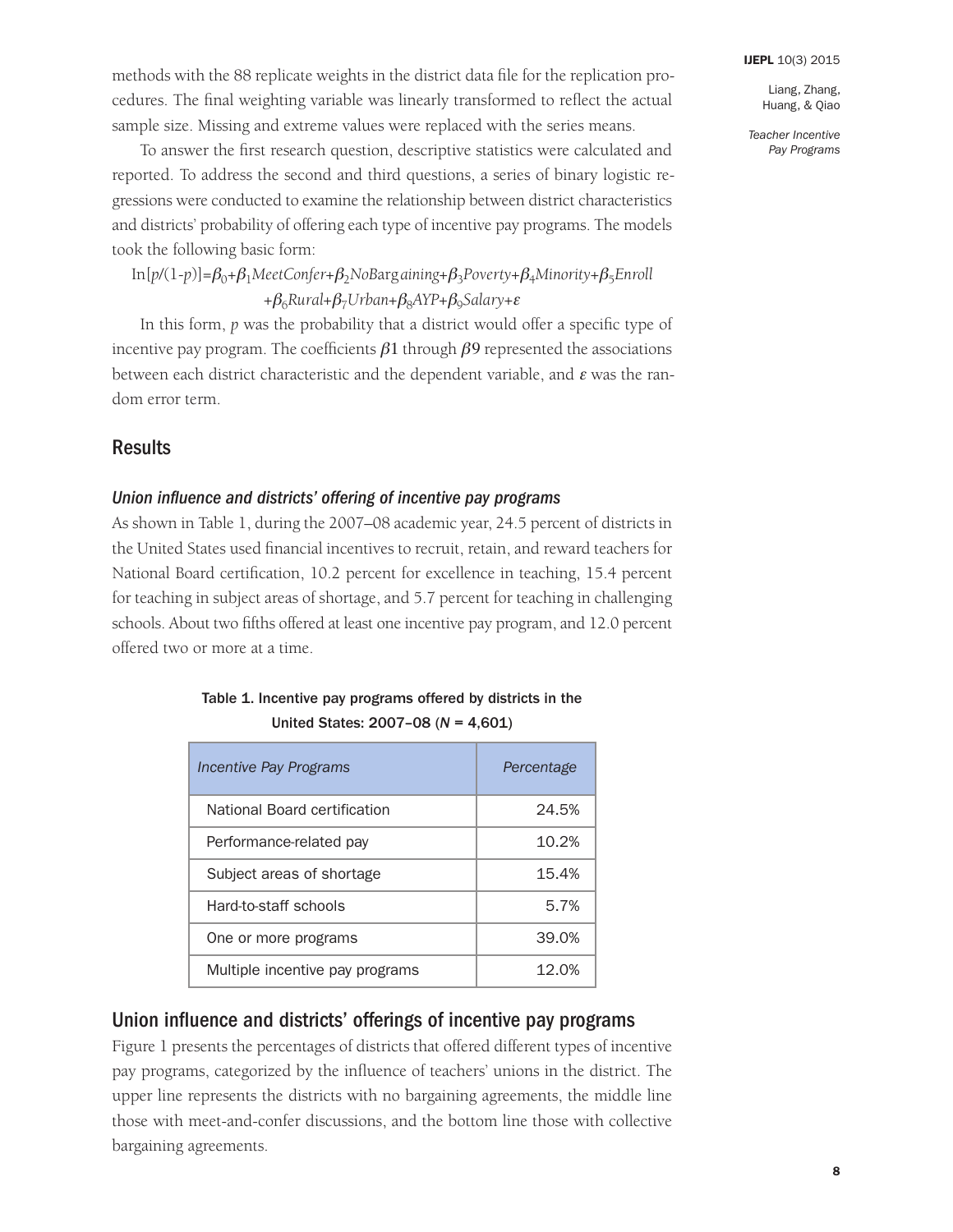**[IJEPL](http://www.ijepl.org)** 10(3) 2015

## Figure 1. Percentages of districts that offered various teacher incentive pay programs



## Liang, Zhang, Huang, & Qiao

*Teacher Incentive Pay Programs*

*Note*: Based on the Schools and Staffing Survey, 2007–2008.

As shown in Figure 1, of the four types of programs, districts were consistently most likely to reward teachers who were certified by the National Board, as supported by teachers' unions. In comparison, smaller percentages of districts rewarded teachers in subject areas of shortage; such rewards were opposed by the NEA but supported by the AFT. Surprisingly, although both the NEA and the AFT were in favor of providing teachers with additional pay for teaching in hard-to-staff schools, the data showed that this program was the least commonly used. The percentages of districts offering PRP programs varied significantly across the three groups.

In addition, we could see a consistent and inverse relationship between the influence of teachers' unions and districts' use of incentive pay programs. Compared with the districts that had collective bargaining agreements, higher percentages of districts with meet-and-confer discussions offered financial incentives for National Board certification (25.80% vs. 21.40%), performance-related pay (8.00% vs. 3.70%), teaching in subject areas of shortage (15.80% vs. 12.00%), and teaching in hard-to-staff schools (7.60% vs. 2.90%). In addition, the percentage of the meetand-confer districts that used multiple incentive pay programs was almost twice that of the districts with collective bargaining agreements (13.60% vs. 7.30%).

In a similar pattern, districts that had no agreements with teachers' unions were more likely than meet-and-confer districts to offer more financial incentives. Among the districts with no agreements, 28.80 percent provided financial incentives to teachers certified by the National Board, over one fifth rewarded outstanding teacher performance (20.80%) and teaching in subject areas of shortage (20.50%), and 9.20 percent had programs targeting teachers in hard-to-staff schools. In addition, 18.6 percent of districts offered multiple incentive pay programs.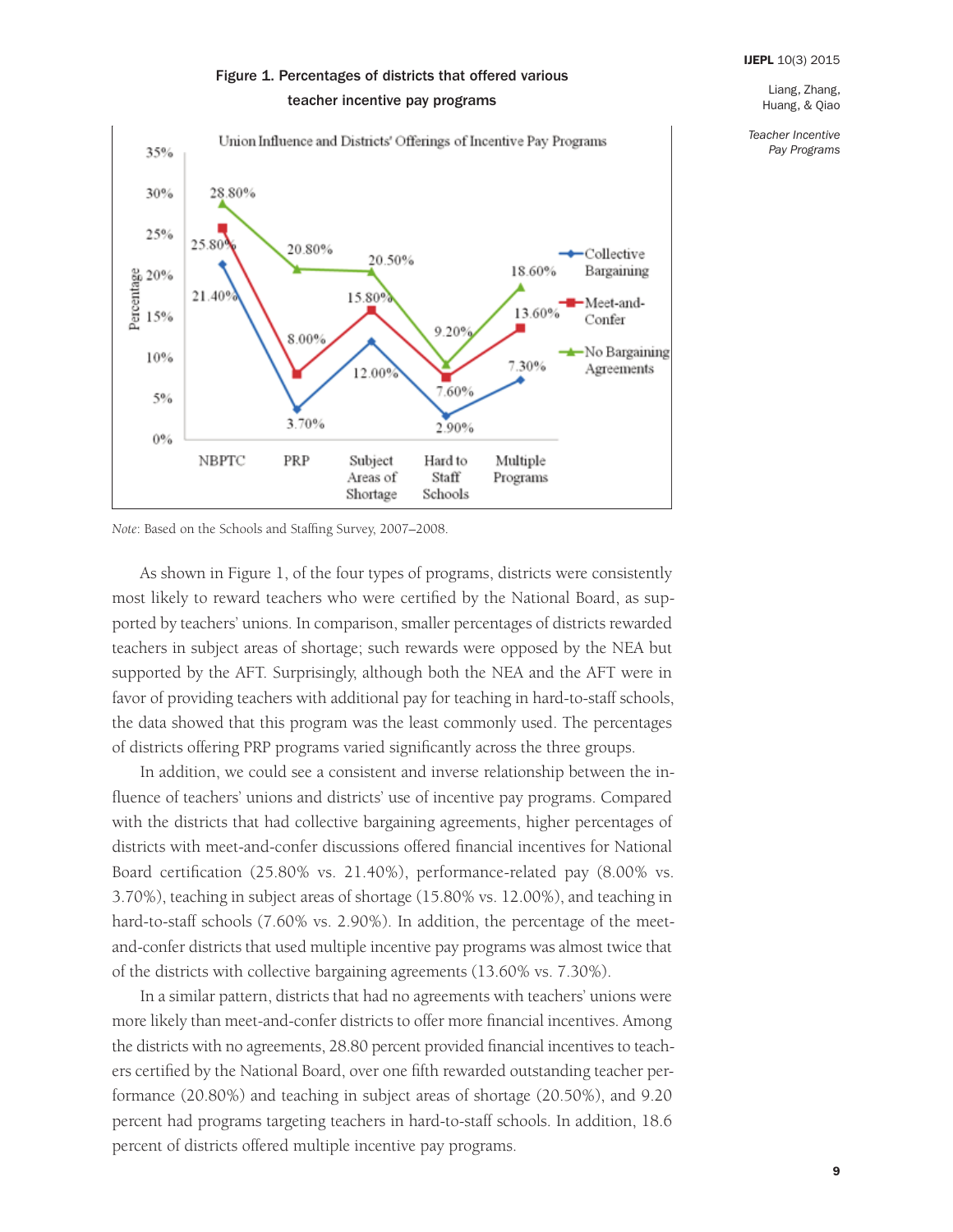Based on the findings from Figure 1, a series of Chi Square tests of independence were performed, and the results are presented in Table 2. Again, we saw inverse relations between union influence and districts' offerings of teacher incentive pay programs, and the differences were statistically significant at the .001 level across the programs.

Liang, Zhang, Huang, & Qiao

*Teacher Incentive Pay Programs*

| Program Type                                 | Negotiation Type      | Yes |      | No         |                 | Chi Square Test                                |  |
|----------------------------------------------|-----------------------|-----|------|------------|-----------------|------------------------------------------------|--|
|                                              |                       | n   | %    | $\sqrt{n}$ | $\overline{\%}$ |                                                |  |
| <b>National Board</b><br>Certification       | Collective bargaining | 527 | 21.4 | 1937       | 78.6            |                                                |  |
|                                              | Meet-and-confer       | 129 | 25.8 | 371        | 74.2            | $\chi^2(2, N = 4,601) = 29.51$<br>$p = .000$   |  |
|                                              | No agreements         | 471 | 28.8 | 1166       | 71.2            |                                                |  |
|                                              | Collective bargaining | 91  | 3.7  | 2372       | 96.3            |                                                |  |
| Performance<br><b>Related Pay</b>            | Meet and confer       | 40  | 8.0  | 460        | 92.0            | $\chi^2$ (2, N = 4,599) = 315.32<br>$p = .000$ |  |
|                                              | No agreements         | 340 | 20.8 | 1296       | 79.2            |                                                |  |
| Subject Areas of<br>Shortage                 | Collective bargaining | 295 | 12.0 | 2169       | 88.0            | $\chi^2(2, N = 4,601) = 55.32$                 |  |
|                                              | Meet-and-confer       | 79  | 15.8 | 422        | 84.2            | $p = .000$                                     |  |
|                                              | No agreements         | 336 | 20.5 | 1300       | 79.5            |                                                |  |
| Hard to<br><b>Staff Schools</b>              | Collective bargaining | 71  | 2.9  | 2393       | 97.1            | $\chi^2(2, N = 4,601) = 78.21$                 |  |
|                                              | Meet-and-confer       | 38  | 7.6  | 462        | 92.4            | $p = .000$                                     |  |
|                                              | No agreements         | 151 | 9.2  | 1486       | 90.8            |                                                |  |
| Multiple<br><b>Incentive Pay</b><br>Programs | Collective bargaining | 179 | 7.3  | 2285       | 92.7            | $\chi^2(2, N = 4,601) = 121.73$                |  |
|                                              | Meet-and-confer       | 68  | 13.6 | 432        | 86.4            | $p = .000$                                     |  |
|                                              | No agreements         | 305 | 18.6 | 1332       | 81.4            |                                                |  |

Table 2. Chi Square tests of union influence and districts' offerings of incentive pay programs

## Characteristics of the districts offering teacher incentive pay programs

A series of logistic regression analyses were conducted to further examine the influence of teachers' unions and district characteristics on districts' offerings of incentive pay programs. Since a previous study (Liang & Akiba, 2011) has examined the offering of PRP programs using the same data, this study focused on the other teacher incentive pay programs and the use of multiple programs. Table 3 presents the logistic regression results.

The first model focused on the financial incentive for National Board certification. Controlling for other factors in the table, the logit of offering this program for meet-and-confer districts was 0.301 higher than for collective bargaining districts. In other words, the probability of offering this program for meet-and-confer districts was 7.5 percentage points higher than for collective bargaining districts. The probability was 17.9 percentage points higher for districts that had no bargaining agreements. In addition, a one point increase in the percentage of students receiving free or reduced-price lunch was associated with a 0.1 percentage point increase in the probability of district program decisions. A one point increase in ethnic minority students was associated with a 0.1 percentage point decrease in the probability of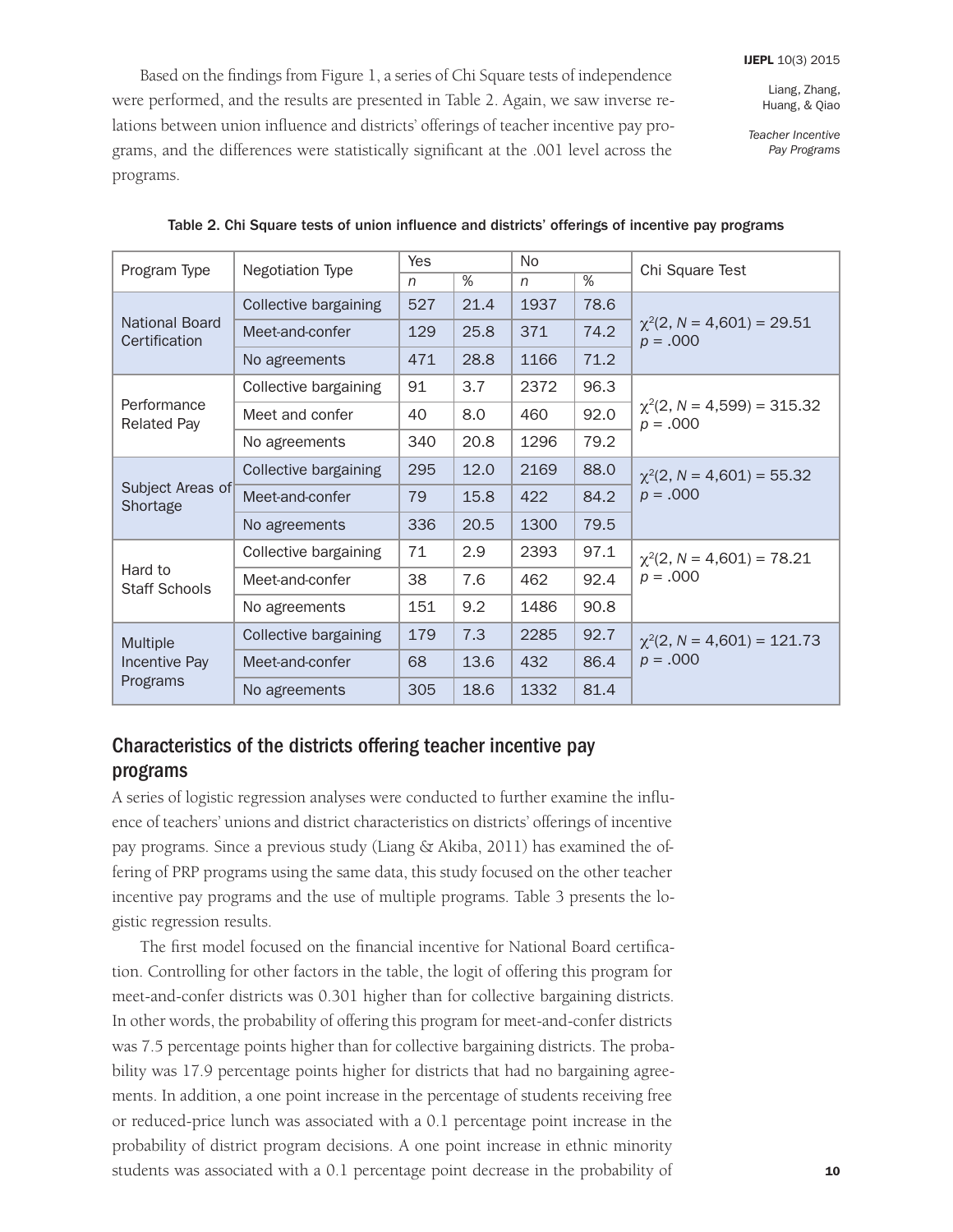offering the program. An increase of 1,000 students in districts' enrollment was related to a 0.7 percentage point increase.

Liang, Zhang, Huang, & Qiao

*Teacher Incentive Pay Programs*

In addition, the probability of using such a program for urban districts was 13.2 percentage points higher than for suburban districts, but rural districts were not more likely than suburban districts to do so. Furthermore, the probability for districts that did not meet requirements for Adequate Yearly Progress was 16.8 percentage

|                              | <b>National Board</b><br>certification |                    | Subject areas of<br>shortage |          | Hard to staff schools  |          | Multiple incentive<br>pay programs |          |
|------------------------------|----------------------------------------|--------------------|------------------------------|----------|------------------------|----------|------------------------------------|----------|
|                              | B(SE)                                  | Prob. <sup>a</sup> | B(SE)                        | Prob.    | B(SE)                  | Prob.    | B (SE)                             | Prob.    |
| Meet and<br>confer           | $0.301***$<br>(0.082)                  | 0.075              | $0.302***$<br>(0.092)        | 0.075    | $0.906***$<br>(0.136)  | 0.212    | $0.828***$<br>(0.094)              | 0.196    |
| No bargaining<br>agreements  | $0.748***$<br>(0.094)                  | 0.179              | $0.697***$<br>(0.094)        | 0.168    | $0.539***$<br>(0.140)  | 0.132    | $0.812***$<br>(0.096)              | 0.193    |
| % poverty                    | $0.005*$<br>(0.002)                    | 0.001              | 0.002<br>(0.002)             | 0.000    | $0.009***$<br>(0.003)  | 0.002    | 0.004<br>(0.002)                   | 0.001    |
| % minority                   | $-0.004**$<br>(0.001)                  | $-0.001$           | $0.013***$<br>(0.002)        | 0.003    | $0.016***$<br>(0.003)  | 0.004    | $0.012***$<br>(0.002)              | 0.003    |
| Enrollment<br>(in thousands) | $0.029***$<br>(0.002)                  | 0.007              | $0.013***$<br>(0.001)        | 0.003    | $0.017***$<br>(0.001)  | 0.004    | $0.022***$<br>(0.002)              | 0.005    |
| Rural district               | $-0.084$<br>(0.082)                    | $-0.021$           | $-0.083$<br>(0.089)          | $-0.021$ | $0.389**$<br>(0.148)   | 0.096    | $-0.020$<br>(0.085)                | $-0.005$ |
| Urban district               | $0.542***$<br>(0.104)                  | 0.132              | $0.452***$<br>(0.100)        | 0.111    | $0.404***$<br>(0.122)  | 0.100    | $0.520***$<br>(0.107)              | 0.127    |
| AYP status                   | $0.699***$<br>(0.068)                  | 0.168              | $0.313***$<br>(0.089)        | 0.078    | $0.610***$<br>(0.110)  | 0.148    | $0.695***$<br>(0.084)              | 0.167    |
| Avg. salary (in<br>\$1,000   | $0.051***$<br>(0.008)                  | 0.013              | $-0.020*$<br>0.010)          | $-0.005$ | $-0.036*$<br>(0.017)   | $-0.009$ | $-0.009$<br>(0.013)                | $-0.002$ |
| Constant                     | $-3.544***$<br>(0.314)                 | $-0.472$           | $-1.679***$<br>(0.406)       | $-0.343$ | $-3.406***$<br>(0.616) | $-0.468$ | $-3.033***$<br>(0.495)             | $-0.454$ |
|                              | 3950                                   |                    | 3950                         |          | 3950                   |          | 3950                               |          |

|  | Table 3. Binary logistic regressions on the probability of districts' offerings of incentive pay programs |  |  |
|--|-----------------------------------------------------------------------------------------------------------|--|--|
|  |                                                                                                           |  |  |

*Notes:* a The probability change in the districts' use of the teacher incentive pay program with a one-unit increase in each independent variable controlling for the other variables in the models was computed based on the equation exp(B) / [1 + exp(B)] - .50; \**p* < .05, \*\* *p* < .01, \*\*\**p* < .001

points higher than for those that did. An increase of \$1,000 in a district's average salary was associated with a 1.3 percentage point increase in program offering. These findings have practical significance as well. For example, for a district with average characteristics, as described in the sample in Appendix B (e.g., the average salary for a teacher with a master's degree is \$36,717), the probability of rewarding teachers for National Board certification was 4.1 percentage points. For another district with the same characteristics but a salary of \$46,717, the probability would be 17.1 percentage points, three times higher than the former.

The second model examined financial rewards for teachers in subject areas of shortage (e.g., math, science, and special education). Again, districts with meet-andconfer discussions and districts with no bargaining agreements were significantly more likely than districts with collective bargaining to offer the program. In addition, larger and more ethnically diverse districts in urban areas with lower levels of student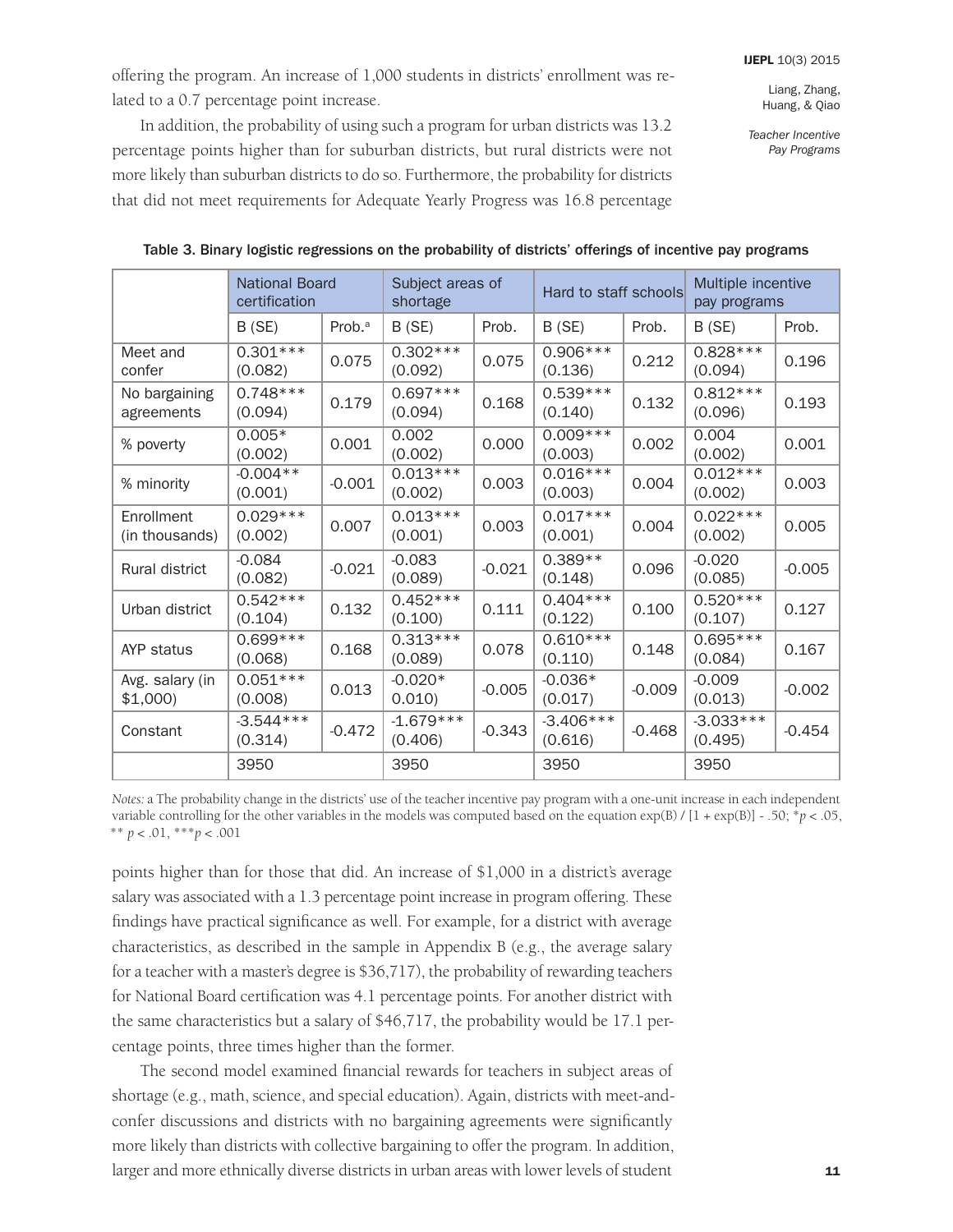achievement were more likely to offer this program than other districts. The average teacher salary in the district, however, was negatively associated with the probability of rewarding teachers in subject areas of shortage.

Liang, Zhang, Huang, & Qiao

*Teacher Incentive Pay Programs*

The third model focused on rewarding teachers in hard-to-staff schools. The results were very similar to those for incentive programs addressing subject areas of shortage, except in the percentage of poor students and the comparison between rural and suburban districts. Controlling for other factors in the model, a one point increase in the percentage of poor students was associated with a 0.2 percentage point increase in the probability of offering this program. In addition, the probability of rewarding teachers in disadvantaged schools was 9.6 percentage points higher for rural districts than for suburban districts.

To better motivate the targeted teachers, districts may offer multiple incentive pay programs at a time and make the rewards more substantial and attractive. The last model explored districts' offerings of multiple financial incentives. Again, districts with less union influence were more likely to offer multiple incentive pay programs. In addition, large districts in urban areas with a higher percentage of ethnically diverse students that did not make the AYP were more likely to offer multiple incentive pay programs simultaneously.

#### **Discussion**

Using the nationally representative SASS dataset, this study is a first attempt to examine districts' offerings of teacher incentive pay programs across the nation. During the 2007–08 academic year, 39.0 percent of the districts in the United States employed at least one incentive pay program, and 12.0 percent used two or more financial incentives for teachers. These percentages are smaller than those in California, where 72.8 percent of districts used at least one incentive policy and 38.8 percent employed multiple rewards (Strunk & Zeehandelaar, 2011).

Consistent with the findings in the previous research on PRP programs (Belfield & Heywood, 2008; Goldhaber et al., 2008; Liang & Akiba, 2011) and the principal–agent theory, this study finds that the influence of teachers' unions is significantly and inversely related to districts' offerings of incentive pay programs. In addition, although both the National Education Association (NEA) and the American Federation of Teachers (AFT) are supportive of offering additional pay to teachers certified by the National Board, our analysis shows a negative relationship between union influence and the districts' use of this program. One plausible explanation may be that teachers' unions have been advocating and prioritizing providing teachers with professionally competitive pay and raising salaries across the board, rather than offering incentive pay programs. Research has shown positive associations between teacher salary and teacher mobility (e.g., Imazeki, 2005), and student achievement (e.g., Akiba, Chiu, Shimizu, & Liang, 2012).

In addition, we find that large and ethnically diverse districts in urban areas are generally more likely to offer a larger number of incentive pay programs for teachers than are small suburban districts with a more homogeneous student population. This is consistent with the findings of a previous study (Liang & Akiba, 2011) on PRP and the principal–agent model. Because these high-need districts have higher rates of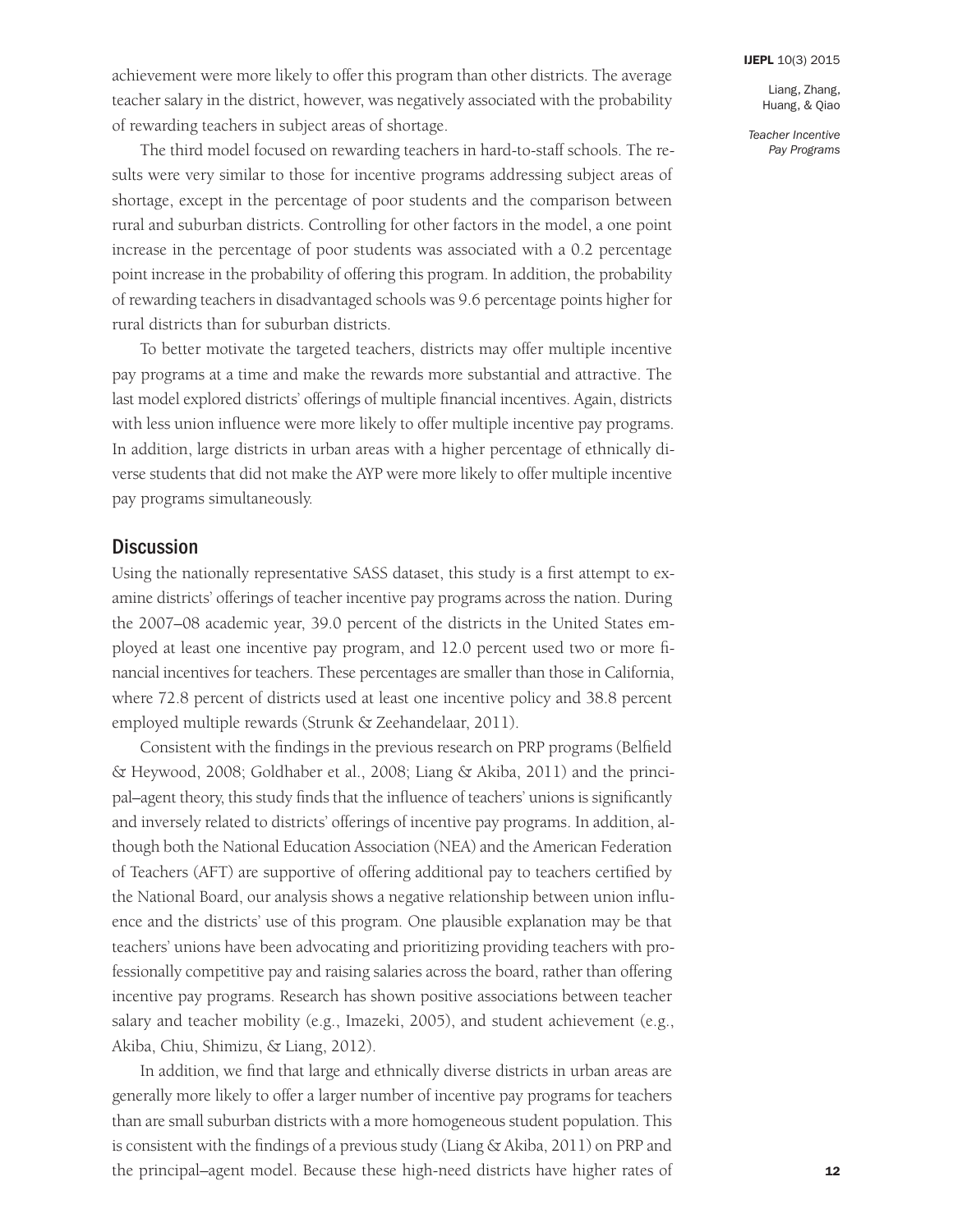*Teacher Incentive Pay Programs*

teacher attrition and are in greater need of highly qualified teachers in high demand, they are more likely to use these programs as policy levers to motivate teachers. For a similar reason, districts that did not make the AYP are more likely than those who made the AYP to offer incentive pay programs.

More importantly, our analysis shows that although rural districts are more likely to reward teachers teaching in hard-to-staff schools, they are not more likely to do so for teachers certified by the National Board, teachers in the subject areas of shortage, or to offer multiple programs simultaneously. Because small rural districts have higher rates of teacher attrition and lower student achievement (Kirby, Berends, & Naftel, 1999; Monk, 2007) and because incentive pay may be an important tool for the recruitment and retention of targeted teachers, this finding is a concern.

Furthermore, we find that the average salary for teachers in a given district is a significant factor predicting that district's offering of incentive pay programs. Wealthy districts with higher salary levels are more likely to provide financial incentives for teachers who have demonstrated excellence by earning a National Board certification. Since higher salary offerings give wealthy districts an advantage over poor districts, this finding indicates that incentive pay programs may further exacerbate the unequal distribution of highly qualified teachers across districts.

Before discussing the policy implications, it is important to identify the limitations of this study. In the first place, the district survey in the SASS data set does not disaggregate the incentive pay programs for new and existing teachers, nor does it contain information on the magnitudes or the types of the awards. A school district may use different incentive strategies and offer different programs to recruit new teachers and retain existing teachers. In addition, this study did not examine the effectiveness of these programs in recruiting and retaining the targeted teachers or enhancing student achievement. The existing literature has reached mixed conclusions about the impact of financial incentive policies in California (Steele, Murnane, & Willett, 2010), Massachusetts (Fowler, 2003), and North Carolina (Clotfelter et al., 2008). Furthermore, the literature has suggested that financial incentives may introduce perverse incentives (e.g., Ariely, Gneezy, Loewenstein, & Mazar, 2009; Adams, Heywood, & Rothstein, 2009). Although the different programs are often lumped under the umbrella of financial incentives, it is important for future studies to explicitly distinguish between different types of teacher incentive pay programs. Furthermore, given that school districts are nested within states, future studies may consider using multilevel models to examine the variation in offerings of incentive pay programs.

Although the effectiveness of teacher incentive pay programs is a major concern for policy makers, it is also important to know the implementation characteristics of these programs. This empirical study is the first across the nation to examine the characteristics of school districts in relation to the different types of incentive pay programs they offer to teachers. The findings have important implications.

#### Policy and leadership implications

Many schools and districts are having difficulty recruiting and retaining highly qualified teachers in the subject areas of shortage. However, this study shows that only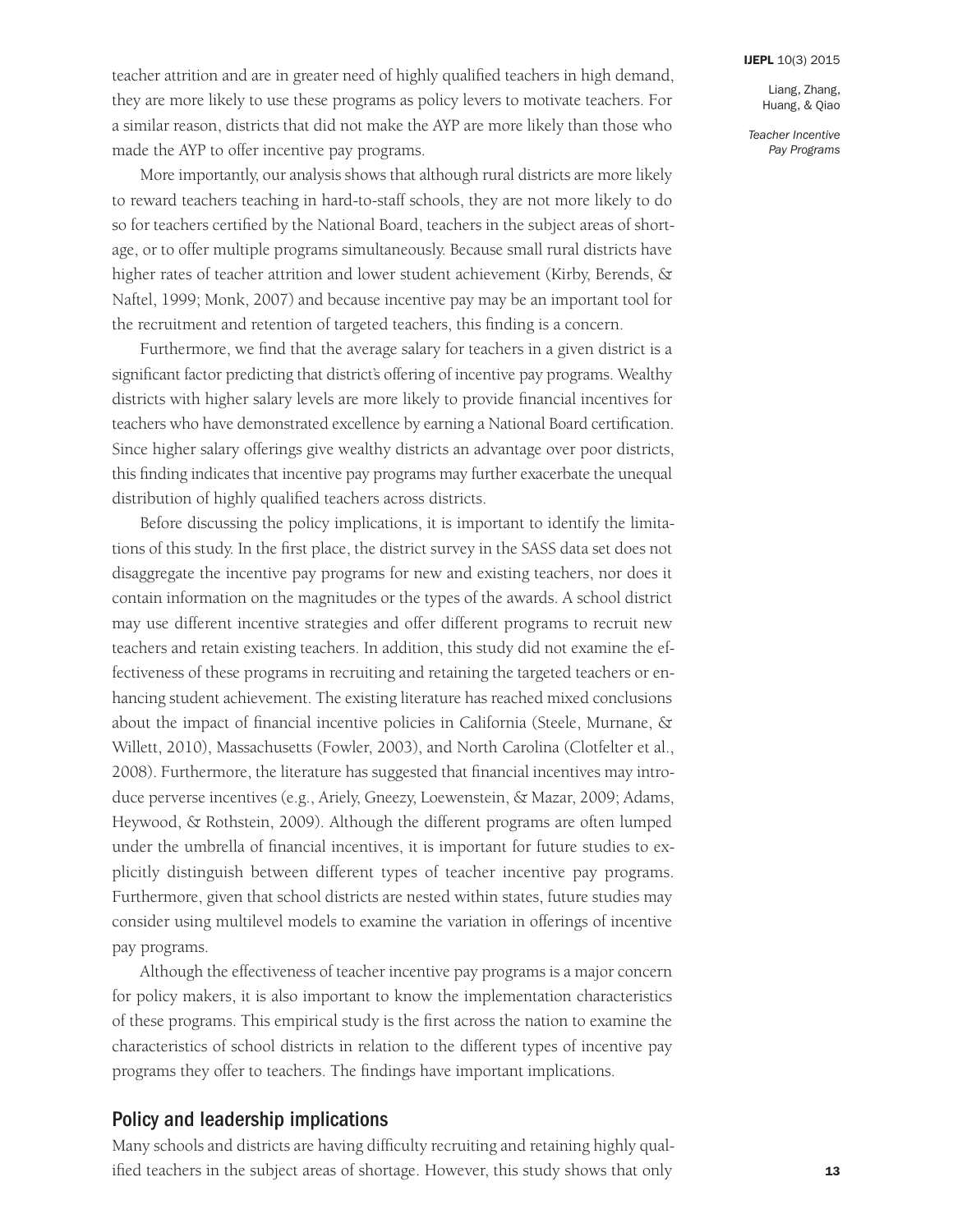#### **[IJEPL](http://www.ijepl.org)** 10(3) 2015

Liang, Zhang, Huang, & Qiao

*Teacher Incentive Pay Programs*

a small percentage (15.4%) of districts offer targeted financial incentives for those teachers in high demand, and that an even smaller percentage (5.7%) offer incentives for teachers in challenging schools. To maximize the equitable distribution of the teacher workforce and to improve student learning, it is therefore important for district leaders to revisit their teacher compensation policies and to prioritize providing financial incentives to those teachers whom the district needs most.

Although small rural districts are often in greatest need of highly qualified teachers, this study finds that they are not more likely to implement incentive pay programs to recruit and retain teachers with demonstrated excellence or teachers in the subject areas of shortage. One plausible reason may be their lack of financial capacity to implement or sustain teacher incentive pay programs. Given the national interest in improving all students' achievement, it is important for federal and state policy makers to consider providing continuous, adequate, and targeted assistance to those high-need districts.

#### References

- Adams, S.J., Heywood, J.S., & Rothstein, R. (2009). *Teachers, performance pay, and accountability: What education should learn from other sectors.* Washington, DC: Economic Policy Institute.
- Akiba, M., Chiu, Y-F., Shimizu, K., & Liang, G. (2012). Teacher salary and national achievement: A cross-national analysis of 30 countries. *International Journal of Educational Research*, *53*, 171–181.
- Ariely, D., Gneezy, U., Loewenstein, G., & Mazar, N. (2009). Large stakes and big mistakes. *Review of Economic Studies, 76*, 451–469.
- Aritomi, P., Coopersmith, J., & Gruber, K. (2009). *Characteristics of public school districts in the United States: Results from the 2007–08 schools and staffing survey*. Washington, DC: National Center for Education Statistics, Institute of Education Sciences, U.S. Department of Education.
- Ballou, D. (2001). Pay for performance in public and private schools. *Economics of Education Review, 20*, 51–61.
- Balter, D., & Duncombe, W.D. (2008). Recruiting highly qualified teachers: Do district recruitment practices matter? *Public Finance Review, 36*(1), 33–62.
- Belfield, C.R., & Heywood, J.S. (2008). Performance pay for teachers: Determinants and consequences. *Economics of Education Review, 27*, 243–252.
- Carroll, S., Reichardt, R., Guarino, C., & Mejia, A. (2000). *The distribution of teachers among California's school districts and schools*. Santa Monica, CA: RAND.
- Cavalluzzo, L. (2004). *Is National Board certification an effective signal of teacher quality?* Alexandria, VA: CNA Corporation.
- Clotfelter, C., Glennie, E., Ladd, H., & Vigdor, J. (2008). Would higher salaries keep teachers in high-poverty schools? Evidence from a policy intervention in North Carolina. *Journal of Public Economics, 92*(5-6), 1352–1370.
- Clotfelter, C.T., Ladd, H.F., & Vigdor, J.L. (2007). Teacher credentials and student achievement: Longitudinal analysis with student fixed effects. *Economics of Education Review, 26*, 673–682.
- Darling-Hammond, L., & Berry, B. (1988). *The evolution of teacher policy*. Santa Monica, CA: RAND.
- Dixit, A. (2002). Incentives and organizations in the public sector. *The Journal of Human Resources, 37*(4), 696–727.
- Eberts, R., Hollenbeck, K., & Stone, J. (2002). Teacher performance incentives and student outcomes. *The Journal of Human Resources, 37*(4), 913–927.
- Education Week. (2011). *Uncertain forecast: Education adjusts to a new economic reality*. Bethesda, MD: Editorial Projects in Education, Inc.
- Figlio, D.N., & Kenny, L.W. (2007). Individual teacher incentives and student performance. *Journal of Public Economics, 91*, 901–914.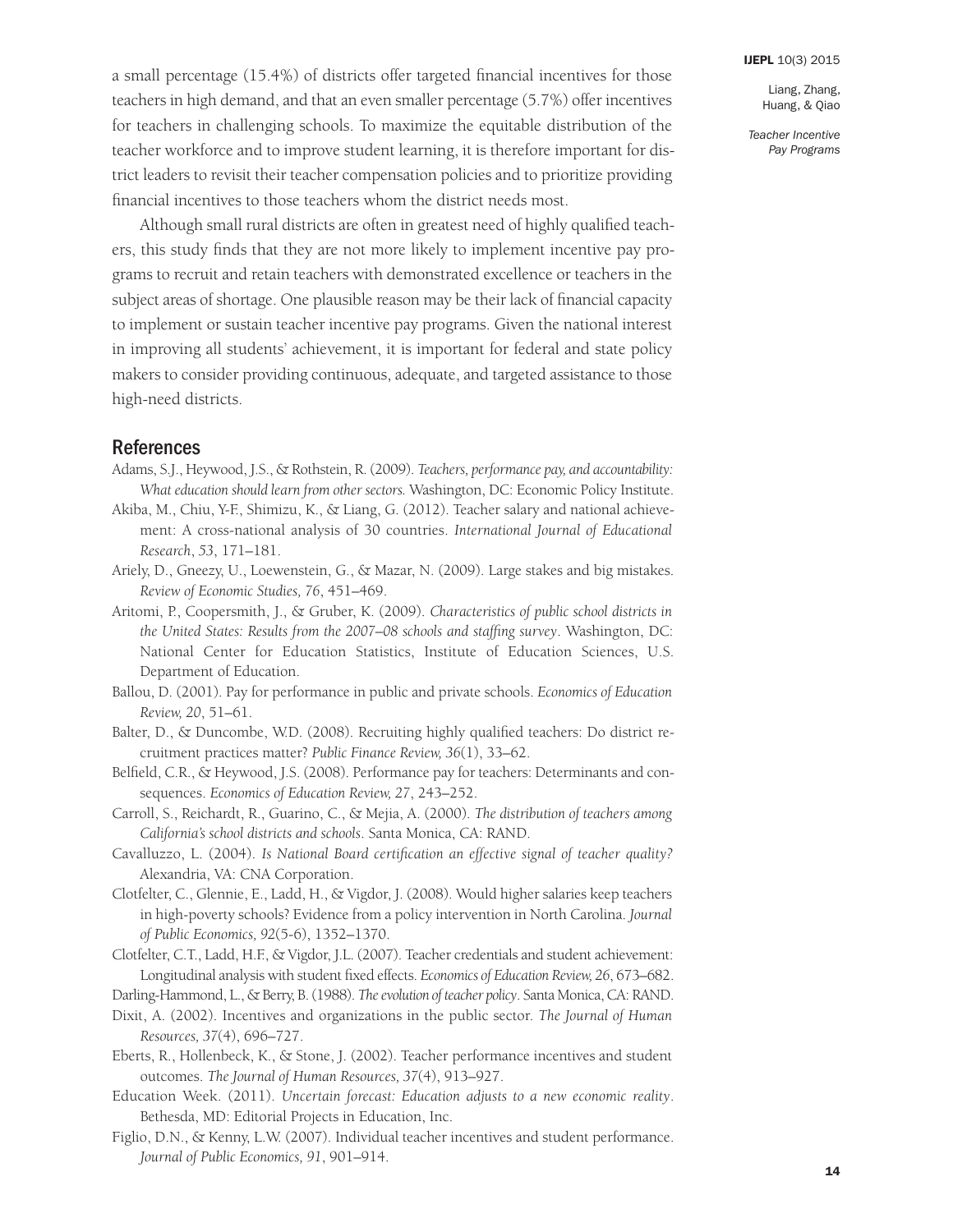- Fowler, R.C. (2003). The Massachusetts signing bonus program for new teachers: A model of teacher preparation worth copying? *Education Policy Analysis Archives*, *11*. Retrieved March 10, 2010, from http://epaa.asu.edu/epaa/v11n13
- Goldhaber, D., & Anthony, E. (2007). Can teacher quality be effectively assessed? National Board certification as a signal of effective teaching. *The Review of Economics and Statistics, 89*(1), 134–150.
- Goldhaber, D., DeArmond, M., Player, D., & Choi, H.-J. (2008). Why do so few public school districts use merit pay? *Journal of Education Finance, 33*(3), 262–289.
- Hanushek, E.A., Kain, J.F., & Rivkin, S.G. (2004). Why public schools lose teachers. *The Journal of Human Resources, 39*(2), 326–354.
- Hatry, H.P., Greiner, J.M., & Ashford, B.G. (1994). *Issues and case studies in teacher incentive plans* (2nd ed.). Washington, DC: The Urban Institute Press.
- Henke, R.R., Zahn, L., & Carroll, C.D. (2001). *Attrition of new teachers among recent college graduates comparing occupational stability among 1992-93 graduates who taught and those who worked in other occupations*. Washington, DC: National Center for Education Statistics.
- Imazeki, J. (2005). Teacher salaries and teacher attrition. *Economics of Education Review, 24*, 431–449.
- Ingersoll, R.M. (2001). Teacher turnover and teacher shortage: An organizational analysis. *American Educational Research Journal, 38*(3), 499–534.
- Johnson, S.M., & Papay, J.P. (2009). Redesigning teacher pay: A system for the next generation of educators. In S.P. Corcoran & J. Roy (Eds.), *EPI Series on Alternative Teacher Compensation Systems*. Washington, DC: Economic Policy Institute.
- Kirby, S.N., Berends, M., & Naftel, S. (1999). Supply and demand of minority teachers in Texas: Problems and prospects. *Educational Evaluation and Policy Analysis, 21*(1), 47–66.
- Koppich, J.E. (2010). Teacher unions and new forms of teacher compensation. *Kappan, 91*(8), 22–26.
- Levacic, R. (2009). Teacher incentives and performance: An application of principal–agent theory. *Oxford Development Studies, 37*(1), 33–46.
- Liang, G. (2013a). Performance-related pay for teachers: An updated review. *Journal of Postdoctoral Research*, *1*(1), 99-117.
- Liang, G. (2013b). Teacher evaluation policies in the United States: Implementation and impact on constructivist instruction. In M. Akiba (Ed.), *Teacher reforms around the world: Implementations and outcomes* (pp. 179–206). Bingley, UK: Emerald Publishing.
- Liang, G., & Akiba, M. (2011). Performance-related pay: District and teacher characteristics. *Journal of School Leadership*, *21*(6), 844–869.
- Liang, G., & Akiba, M. (2013). Teacher evaluation, performance-related pay, and constructivist instruction. *Educational Policy*. DOI: 10.1177/0895904813492379.
- Loeb, S., Miller, L.C., & Strunk, K.O. (2009). The state role in teacher compensation. *Education Finance and Policy, 4*(1), 89–114.
- Monk, D.H. (2007). Recruiting and retaining high-quality teachers in rural areas. *The Future of Children, 17*(1), 155–174.
- Mont, D., & Rees, D. I. (1996). The influence of classroom characteristics on high school teacher turnover. *Economic Inquiry, 34*(1), 152–167.
- Murnane, R.J., & Cohen, D.K. (1986). Merit pay and the evaluation problem: Why most merit pay plans fail and a few survive. *Harvard Educational Review, 56*(1), 1–17.
- Murnane, R.J., & Olsen, R.J. (1989). The effects of salaries and opportunity costs on duration in teaching: Evidence from Michigan. *The Review of Economics and Statistics, 71*(2), 347–352.
- Murnane, R.J., & Olsen, R.J. (1990). The effects of salaries and opportunity costs on length of stay in teaching: Evidence from North Carolina. *The Journal of Human Resources*, 25(1), 106–124.
- Odden, A., & Kelley, C. (2002). *Paying teachers for what they know and do: New and smarter compensation strategies to improve schools* (2nd ed.). Thousand Oaks, CA: Corwin Press.
- Podgursky, M. (2009). A market-based perspective on teacher compensation reform. In M.G. Springer (Ed.), *Performance incentives: Their growing impact on American K-12 education*. Washington, DC: Brookings Institution Press.
- Podgursky, M., Monroe, R., & Watson, D. (2004). The academic quality of public school teachers: An analysis of entry and exit behavior. *Economics of Education Review, 23*, 507–518.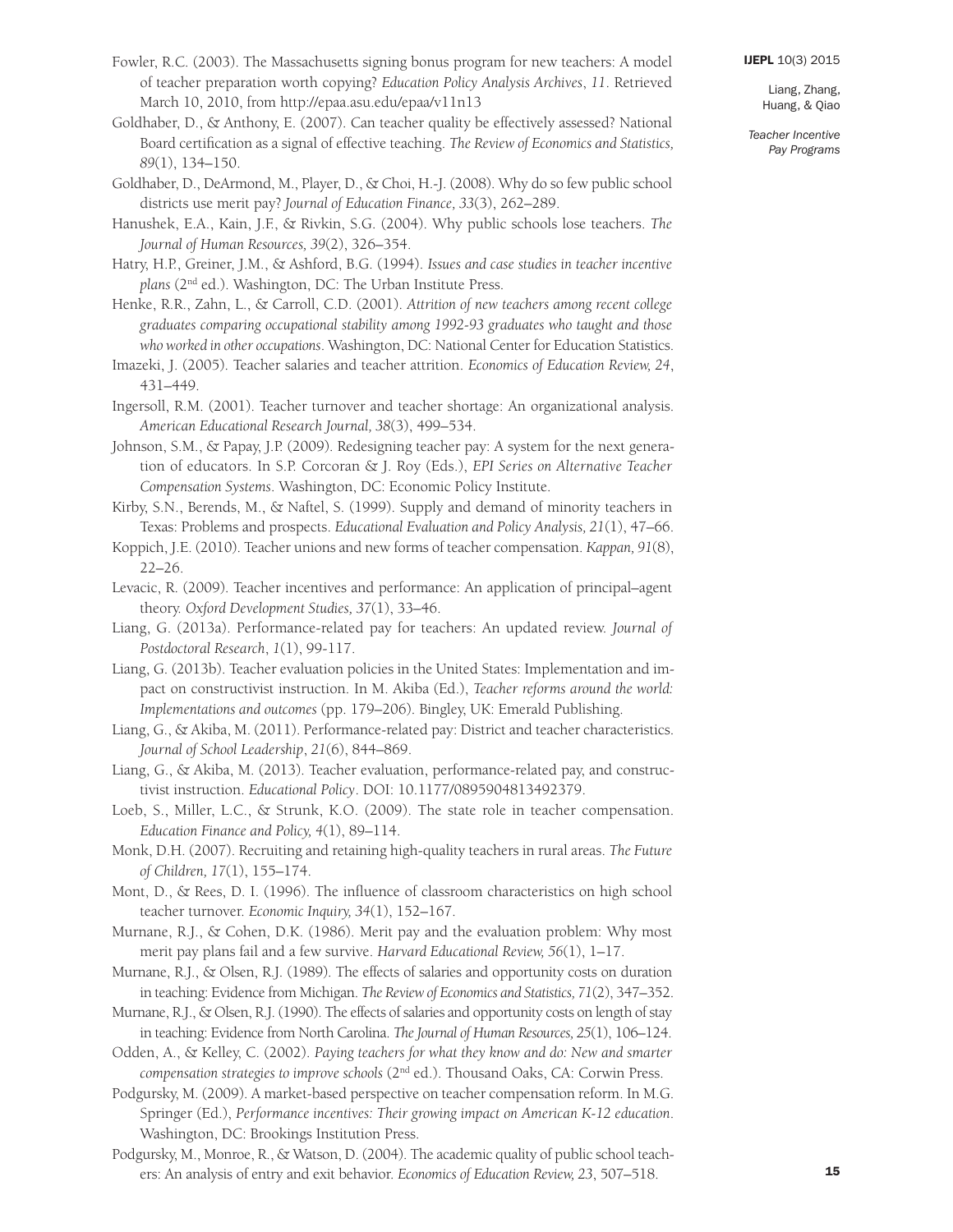- *Teacher Incentive Pay Programs*
- Podgursky, M.J., & Springer, M.G. (2007). Teacher performance pay: A review. *Journal of Policy Analysis and Management, 26*(4), 909–949.
- Snyder, T.D., & Dillow, S.A. (2011). *Digest of Education Statistics 2010*. Washington, DC: National Center for Education Statistics.
- Springer, M.G. (2009). Rethinking teacher compensation policies: Why now, why again? In M.G. Springer (Ed.), *Performance incentives: Their growing impact on American K-12 education*. Washington, DC: Brookings Institution Press.
- Steele, J.L., Murnane, R.J., & Willett, J.B. (2010). Do financial incentives help low-performing schools attract and keep academically talented teachers? Evidence from California. *Journal of Policy Analysis and Management, 29*(3), 451–478.
- Strunk, K.O., & Zeehandelaar, D. (2011). Differentiated compensation: How California school districts use economic incentives to target teachers. *Journal of Education Finance, 36*(3), 268–293.
- Vandervoort, L.G., Amrein-Beardsley, A., & Berliner, D.C. (2004). National Board certified teachers and their students' achievement. *Educational Policy Analysis Archives, 12*(46).
- West, K.L., & Mykerezi, E. (2011). Teachers' unions and compensation: The impact of collective bargaining on salary schedules and performance pay schemes. *Economics of Education Review, 30*, 99–108.
- Winters, M.A., Ritter, G.W., Greene, J.P., & March, R. (2009). Student outcomes and teacher productivity and perceptions in Arkansas. In M.G. Springer (Ed.), *Performance incentives: Their growing impact on American K-12 education*. Washington, DC: Brookings Institution Press.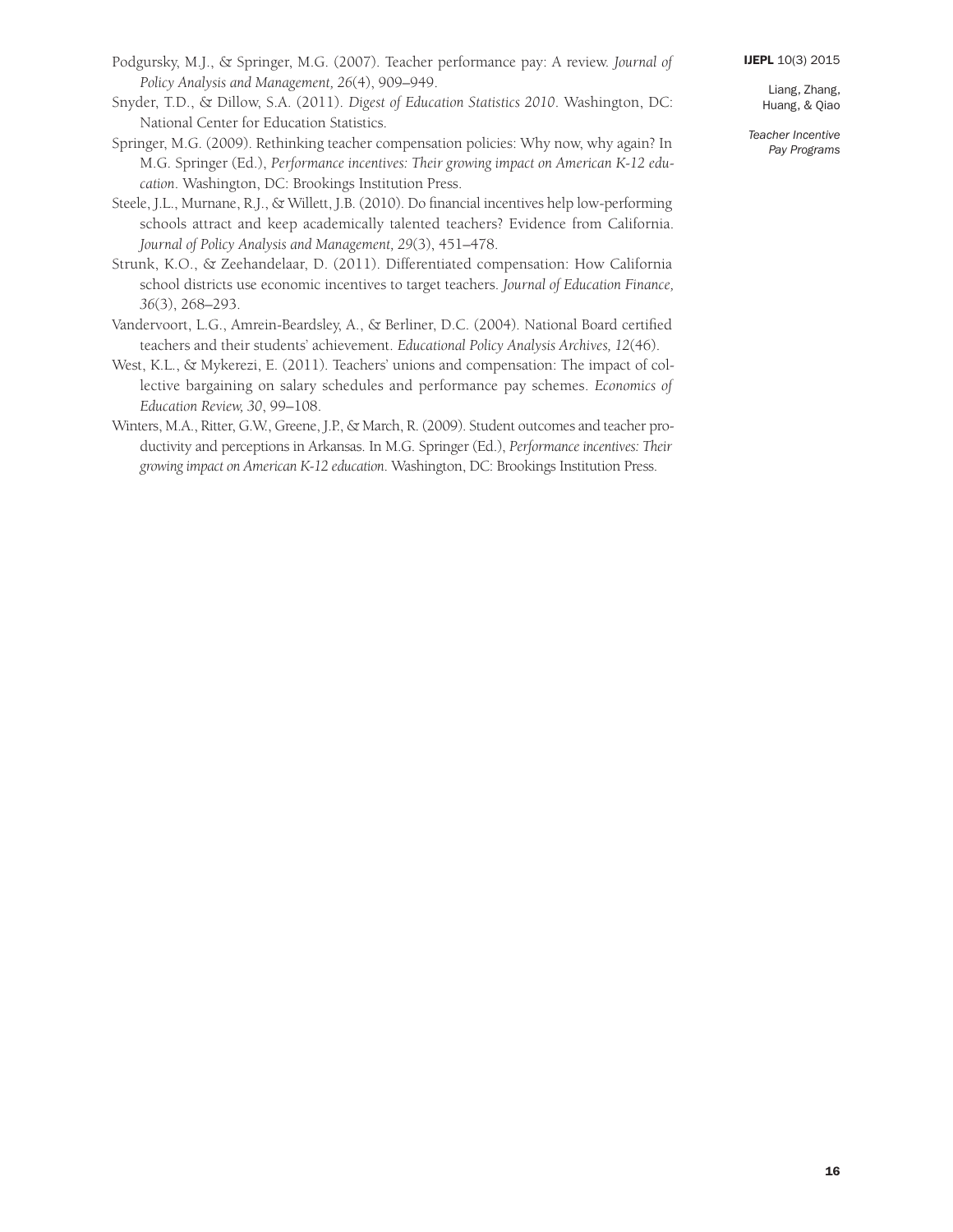#### Appendix A. Descriptions of the variables

| Variable                           | <b>SASS Variable Name: Description</b>                                                                                                       |
|------------------------------------|----------------------------------------------------------------------------------------------------------------------------------------------|
| Incentive Pay Programs             |                                                                                                                                              |
| National Board certification       | D0347, $1 =$ district offers pay incentives to<br>reward teachers certified by the National Board,<br>$0 =$ otherwise                        |
| Performance-related pay            | D0348, $1 =$ district offers pay incentives to<br>reward excellence in teaching, $0 =$ otherwise                                             |
| Subject areas of shortage          | D0350, $1 =$ district offers pay incentives to<br>recruit or retain teachers in fields of shortage,<br>$0 =$ otherwise                       |
| Hard-to-staff schools              | D0349, $1 =$ district offers pay incentives to<br>recruit or retain teachers in a less desirable<br>location, $0 =$ otherwise                |
| Multiple incentive pay<br>programs | $1$ = district offers two or more teacher incentive<br>pay programs, $0 =$ otherwise                                                         |
| <b>Teacher Union Influence</b>     |                                                                                                                                              |
| Meet-and-confer                    | D0296, $1 =$ district has an agreement with a<br>teachers' union for meet-and-confer discussions,<br>$0 =$ otherwise                         |
| No bargaining agreement            | D0296, $1 =$ district has no agreement with a<br>teachers' union on meet-and-confer discussions<br>or collective bargaining, $0 =$ otherwise |
| <b>Student Characteristics</b>     |                                                                                                                                              |
| % free or reduced-price lunch      | NSLAPP_D                                                                                                                                     |
| % ethnic minority students         | NMINST_D / D0276 * 100                                                                                                                       |
| K-12 enrollment                    | D0276, total enrollment of K-12 students                                                                                                     |
| <b>District Characteristics</b>    |                                                                                                                                              |
| Rural district                     | URBAND8, $1$ = rural school district,<br>$0 =$ otherwise                                                                                     |
| Urban district                     | URBAND8, $1 =$ urban school district,<br>$0 =$ otherwise                                                                                     |
| District AYP status                | D0385, $1 =$ district made Adequate Yearly<br>Progress at the end of 2006-07 school year,<br>$0 =$ otherwise                                 |
| Salary for Master's degree         | D0332, normal yearly base salary for a teacher<br>with a Master's degree and no teaching<br>experience                                       |
| Number of buildings                | AG_NOSC2                                                                                                                                     |
| % ethnic minority teachers         | NMNTCH_D / D0295 * 100                                                                                                                       |

Liang, Zhang, Huang, & Qiao